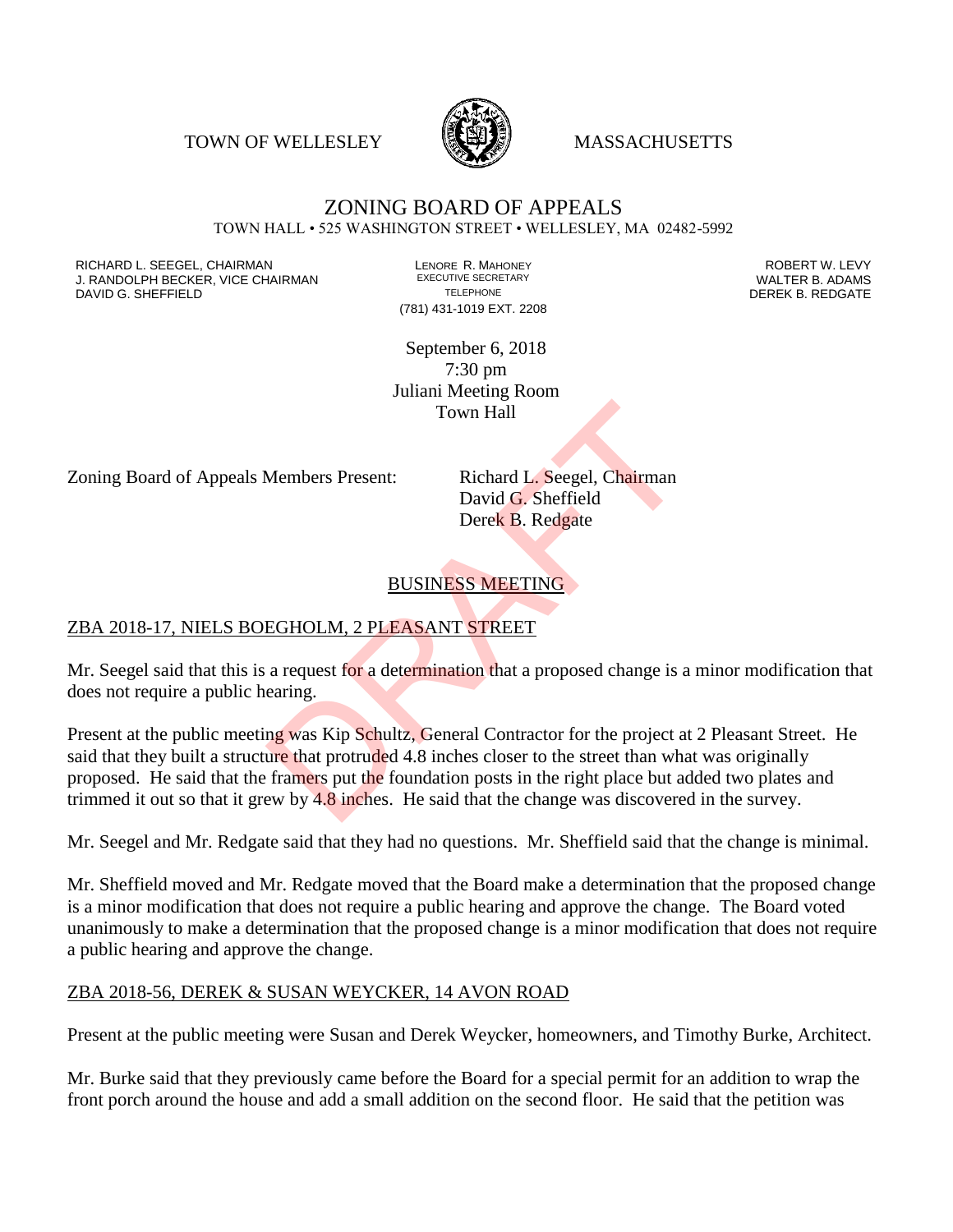approved with a stipulation that the TLAG be calculated and not exceed 3,600 square feet. He said that when he calculated the TLAG, it was over 3,600 square feet. Mr. Seegel said that the TLAG should have been calculated before the public hearing.

Mr. Burke said that the TLAG for this house is on the higher side because of the topography. He said that a lot of the basement counts because of the way that the hill drops at the back of the house. He said that they are proposing a modest change to the front of the house where the porch would wrap around. He said that the project has the support of the neighbors who would be most affected by this change.

Mr. Redgate said that there were two petitions for Avon Road at the August 2, 2018 public hearing. He asked if the Petitioners have the same situation as 24 Avon Road with a walk out basement. Mr. Burke said that they do. Mr. Redgate said that the Board had a long discussion about the actual home and how it will not look so imposing. He said that the TLAG calculations for the basement in this case are affected by the topography. Mr. Seegel said that the Board is not bound by the TLAG calculations but they are something that the Board uses for its consideration of Large House Review. Mr. Sheffield said that it is typical with a steep topography that the basement counts more than it might otherwise.

Mr. Redgate moved and Mr. Sheffield seconded the motion that the Board make a determination that the proposed change is a minor modification that does not require a public hearing and approve the change. The Board voted unanimously to make a determination that the proposed change is a minor modification that does not require a public hearing and approve the change.

### ZBA 2018-08, Wellesley College, 106 CENTRAL STREET (L & E WING, SCIENCE CENTER)

Present at the public meeting was Justin Mosca, P.E., VHB. He said that the request is for a minor modification for changes to the L  $&$  E Project that was approved at the February 1, 2018 public hearing.

Mr. Mosca said that the previously approved project involved replacement of the L Wing at the Science Center with some components concerning access and egress, interior renovations and changes to the generator/transformer loading dock area. He said that previously there was a winding egress path that would require a lot of grading and tree removals. He said that it went through accessibility review and it was determined that the path was no longer required. He said that underneath the Science Center overhang, there was an egress walkway along the building that will have a break in the middle of it now. He said that one of the egress stairs that came off of the walkway was removed because it is no longer needed. He said that the generator /transformers area has been reconfigured. He said that there will be less impervious area. He said that the scope of the project will remain about the same but the layout will change. He said that the shape of the porch will also change and because that required a Building Permit, they had to have modifications to the site plan approved. consideration of Large House Keview. Mr. Sheffield sales<br>assement counts more than it might otherwise.<br>Ir. Sheffield seconded the motion that the Board make a c<br>r modification that does not require a public hearing and<br>to

Mr. Mosca said that the project is located in the middle of the campus. He said that the L Wing is on the southwest corner of the Science Center.

Mr. Seegel asked if the parking area is finished. Mr. Mosca said that the area is finished and the trailers are operational.

Mr. Mosca displayed PowerPoint slides of the approved Site Plan and the proposed Site Plan and described the changes. He said that the revised plans may call for less tree removal. He said that they are not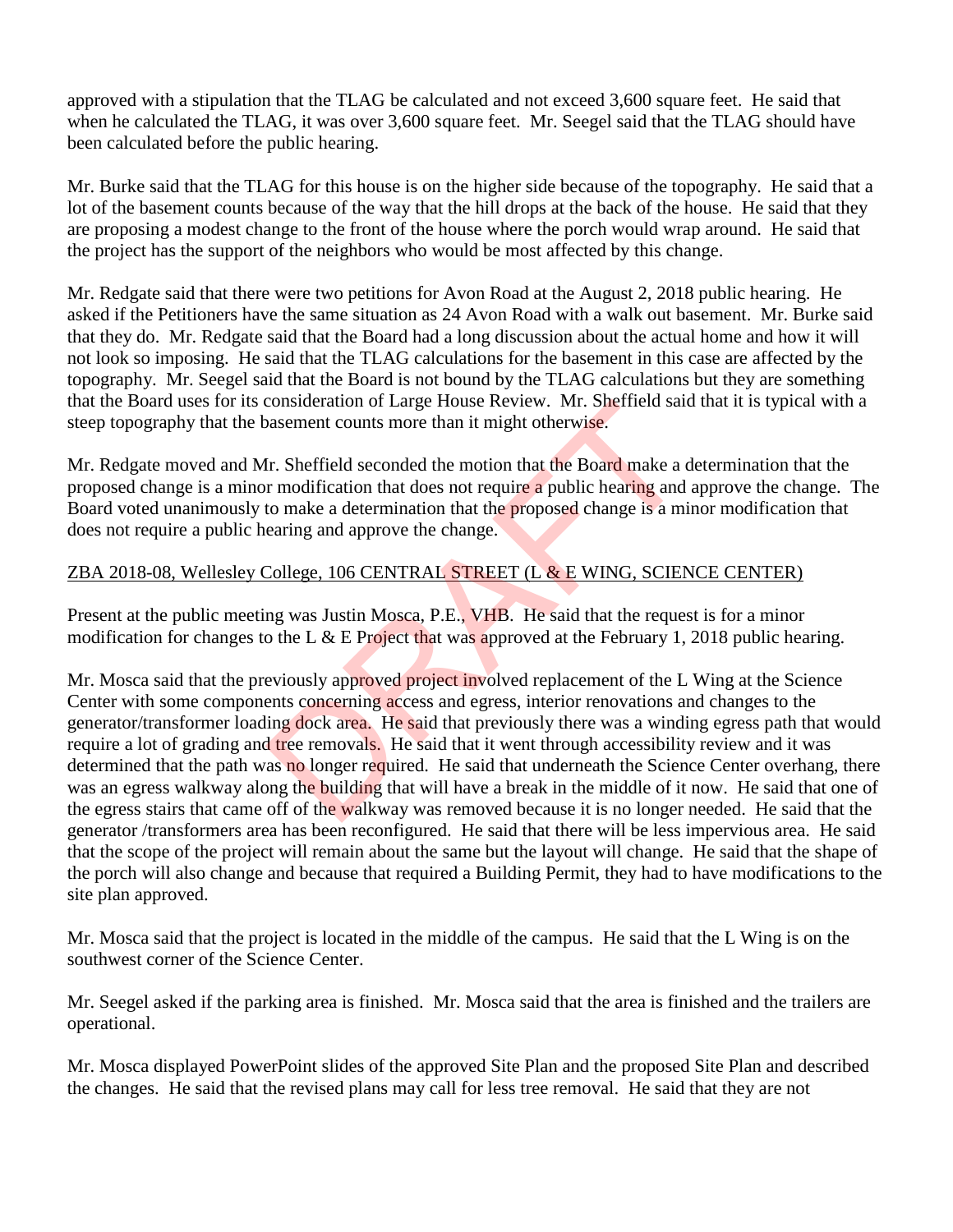requested that change at this time in case something does have to come down but the intent is to keep the trees.

Mr. Mosca said that contractor parking was discussed at the previous hearing. He said that it was determined that off-site parking at the Italo-American Club would be costly and inefficient. He said that the College found space on the campus on a lawn area that will be restored after the project is completed.

Mr. Sheffield said that his recollection from the previous hearing is that there is complicated grading under the porch area. He said that the walkway that was eliminated probably saves a fair amount of earthwork. He said that there will be a lot less site disturbance.

Mr. Seegel moved and Mr. Sheffield seconded the motion that the Board make a determination that the proposed change is a minor modification that does not require a public hearing and approve the change. The Board voted unanimously to make a determination that the proposed change is a minor modification that does not require a public hearing and approve the change.

Mr. Seegel said that the Board would prefer to put the upcoming application for Site Plan Approval for the Science Center on a regular agenda. Mr. Mosca said that will be the main project. He said that the plan is to add the previously approved decisions for Global Flora and the L  $\&$  E Wing on separate sheets and note them as previously approved so that it makes it one project, so that when they go to the Building Department, they can look at it together. earing and approve the change.<br>
Dard would prefer to put the upcoming application for Sit<br>
r agenda. Mr. Mosca said that will be the main project.<br>
Ed decisions for Global Flora and the L & E Wing on sep<br>
ed so that it mak

## PUBLIC HEARING

# ZBA 2018-59, LIN0 & PHYLLIS PUCCI, 21 RICE STREET

Presenting the case at the hearing were Lino and Phyllis Pucci, the Petitioner.

Mr. Pucci said that the request is to add a master bedroom above an existing family room. He said that the project will not add any square footage to the footprint. He said that they were looking to do some renovations in a way that they can increase the overall layout without increasing the footprint.

Mr. Seegel said that the existing nonconformities are an 8,651 square foot lot where 10,000 square feet is required, a front Yard Setback of 19.4 feet where 30 feet is required, and a left Side Yard Setback of 4.8 feet where 20 feet is required. He said that the garage has a couple of setback violations as well.

Mr. Seegel said that he did not see any problems with the proposed project. He said that it is a lovely house and it will be nice to have it kept up.

Mr. Sheffield confirmed that the change to the front porch will be on the same footprint. He said that the changes will make it more transparent because the exterior of the existing facade will be opened up. He said that will give the appearance of more room at the street side. He asked when the house was built. Mr. Pucci said that it was built in 1938. Mr. Sheffield said that the nonconformities pre-date zoning regulations.

Mr. Sheffield said that the Board received a number of letters from neighbors who stated their support. Mr. Pucci said that he spoke with most of the neighbors and they all supported the project. Mr. Redgate confirmed that the neighbor to the left supports the project.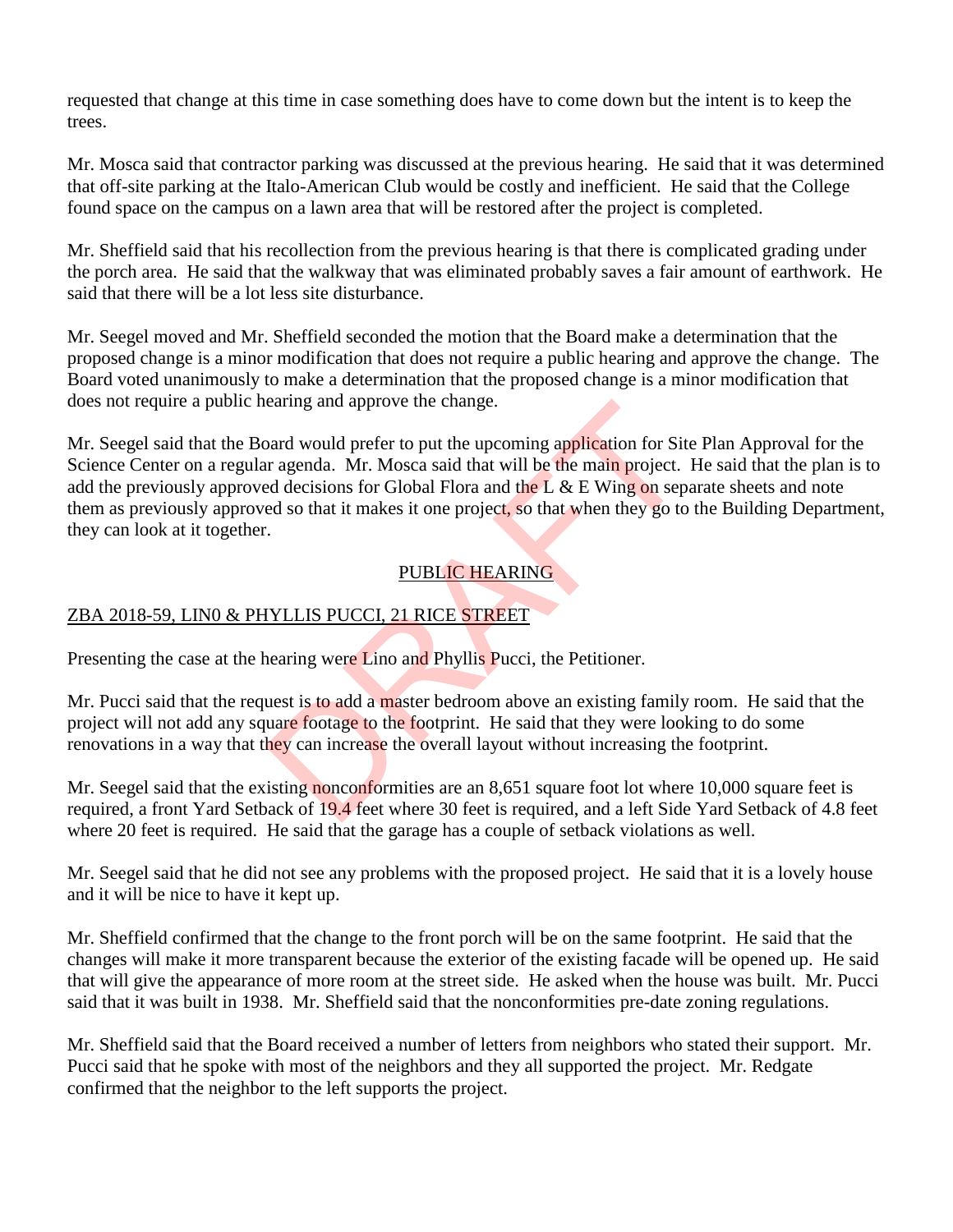Mr. Sheffield said that it is an odd shaped lot. He read the Planning Board recommendation.

Mr. Seegel asked if there was anyone present at the public hearing who wished to speak to the petition.

Mr. Sheffield moved and Mr. Redgate seconded the motion that the Board make a finding that the proposed structure shall not be substantially more detrimental to the neighborhood than the existing nonconforming structure and approve a special permit. The Board voted unanimously to find that the proposed structure shall not be substantially more detrimental to the neighborhood than the existing nonconforming structure and approve a special permit.

### ZBA 2018-60, CATHERINE & PETE MURILLO, 77 DONIZETTI STREET

Presenting the case at the hearing were Catherine Murillo, the Petitioner, and Paul Worthington, Architect.

Ms. Murillo said that the request is for relief to add on to their home. She said that they moved into their home in 2011 when they had two small children. She said that they moved from Boston and sought out Wellesley because of the great schools and wonderful community. She said that she grew up here and still has family ties here. She said that they now have three children. She said that they love their house and the neighborhood. She said that the house is just under 1,600 square feet with four bedrooms and one full bath. She said that they would like to add another bathroom. She said that they attempted to keep in scale with the home while expanding for more livable space. She said that they will not expand the footprint of the home. She said that a prior owner built a one story addition in 1998 with a special permit for a family room with a foundation into the basement. She said that they would like to go over that room and expand to the attic. equest is for relief to add on to their nome. She said that ad two small children. She said that they moved from B great schools and wonderful community. She said that she said that they now have three children. She said t

Mr. Sheffield said that there is quite a stand of trees on the south side of the property. He said that he wanted to ensure that all measures will be taken to protect those trees so that they are not damaged during construction. He asked if any trees will be taken down. Mr. Worthington said that they will not take down any trees for the project. Ms. Murillo said that there are hemlocks on the north side that they might have to address. She said that they are trying to prolong their lives because they provide nice screening.

Ms. Murillo said that they spoke with all of their immediate abutters except for 679 Worcester Street at the rear, which is a rented property. She said that they provided plans and all of the neighbors were supportive and saw it as being beneficial to the neighborhood.

Mr. Seegel asked if the Murillos had seen the letter from DPW regarding a catch basin in the driveway apron if the sidewalk is extended from Worcester to Street to Calvin Road. Ms. Murillo said that at some point during the discussions of Route 9 and Kingsbury Street, the sidewalk was discussed. She said that there is currently no sidewalk on their property. She said that it discontinues next door at 79 Donizetti Road and picks up again at 69 Donizetti Road. She said that they are aware that at some point the Town might extend the sidewalk to connect.

Mr. Sheffield asked when the house was built. Mr. Worthington said that the house was built in 1925. Mr. Sheffield said that the property has a 6,489 square foot lot in a 10,000 square foot Single Residence District, has a front yard setback of 16.7 feet where 30 feet is required, and the left side yard setback is 16.7 feet and the right side yard setback is 15.9 where 20 feet is required. He said that the nonconformities pre-date zoning. Mr. Seegel said that one of the building permits shows that the house was built in 1921.

Mr. Seegel read the Planning Board recommendation.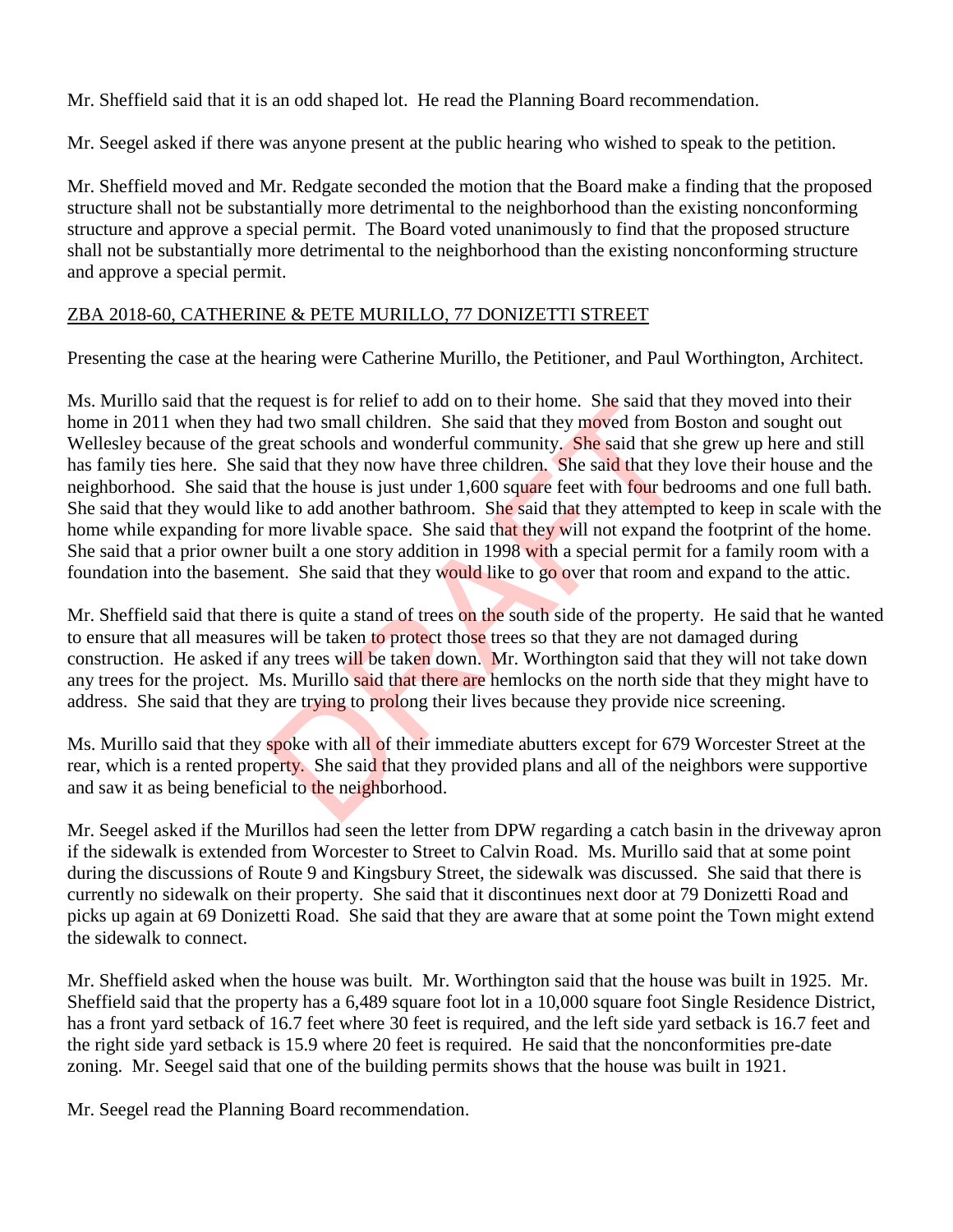Mr. Redgate moved and Mr. Sheffield seconded the motion that the Board make a finding that the proposed structure shall not be substantially more detrimental to the neighborhood than the existing nonconforming structure and approve a special permit. The Board voted unanimously to make a finding that the proposed structure shall not be substantially more detrimental to the neighborhood than the existing nonconforming structure and approve a special permit.

The Board recessed the public hearing for five minutes to discuss upcoming scheduling.

### ZBA 2018-64, 680 WORCESTER ROAD LLC, 680 WORCESTER STREET & ZBA 2018-65, 16 STEARNS ROAD LLC, 16 STEARNS ROAD

Mr. Seegel said that the petitions would be opened tonight and continued to a date to be determined.

Present at the public hearing was Geoff Engler, who said that he represents the Applicant on both matters. He said that it was his understanding that the petitions would be opened and continued to a date to be determined. Mr. Seegel said that the Board will hear the petitions together because it makes more sense time wise. Mr. Engler said that technically and legally there are separate applications but, from an efficiency standpoint for both the Board and members of the public, it makes sense to hear them both in one night. He said that the Applicant will be very conscious to keep the petitions separate and distinct. ng was Georf Engler, who said that he represents the Apperstanding that the petitions would be opened and continuid that the Board will hear the petitions together because technically and legally there are separate applica

Mr. Seegel said that the public hearing would be continued for both petitions to September 25 at 7:30 pm, in a location to be determined.

Mr. Redgate moved and Mr. Seegel seconded the motion to continue the hearing to September 25, 2018 at 7:30 pm, at a location to be determined. The Board voted unanimously to continue the hearing.

Mr. Seegel asked that the neighbors form a neighborhood group with one or two spokespersons to represent them at the hearings. He said that the Board does not want to have the same question asked many times in a different way. He said that the hearings will be long and complicated. Mr. Sheffield said that it does not need to be the same two people at subsequent hearings.

# ZBA 2018-61, CHRISTINE NORCROSS, 65 PROSPECT STREET

Presenting the case at the hearing were Chris Norcross, the Petitioner, Deb VanderVeen, homeowner and David Johnson, Architect.

Mr. Johnson said that there are several nonconformities on the property. He said that it is a 5,300 square foot lot in 10,000 square foot Single Residence District. He said that the existing home was built in 1905. He said that the goal with the renovation and addition is to maintain the look and character of the 1905 structure. He said that there is an existing porch across the front of the house that was filled in during the 1970's. He said that they want to reconstruct the porch to what it would have looked like in 1905. He said that reconstruction of the porch to a more open look will not come forward or into the side yard in excess of the existing setbacks. He said that they will work with the existing footprint. He said that they will wrap the porch around the house to the new two-story addition on the left side. He said that the two-story addition will conform with setback requirements.

Mr. Seegel confirmed that there will be no increase in the nonconformities.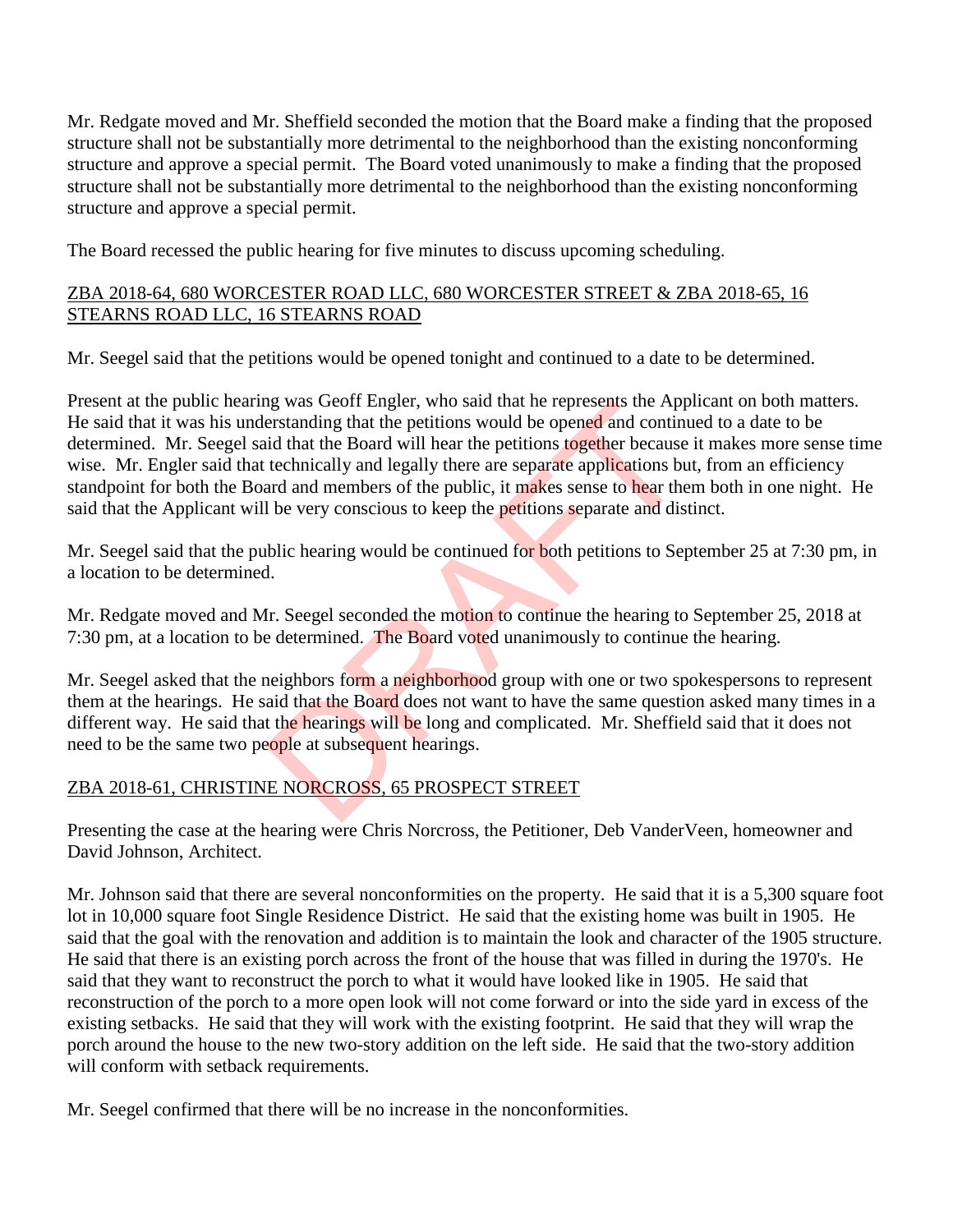Mr. Seegel said that the Board received a letter from the DPW. Ms. Norcross said that she is aware of the letter. She said that the previous owner built a chicken coop on the back of the garage and built a bird house in a well. She said that both of the encroachments on Town land will be removed. Mr. Seegel said that the DPW requested a condition of approval for removal of any fences, stockpiled material, gardens or other encroachments on Town Property, as well as placement of a concrete boundary marker at the south east corner of the property. Ms. Norcross said that she spoke with the surveyor, who said that he can put the marker in.

Mr. Sheffield asked about the height from average grade. Mr. Johnson said that the surveyor calculated that.

Mr. Sheffield said that it is a nice design solution and will enhance the house.

Mr. Seegel asked if there was anyone present at the public hearing who wished to speak to the petition.

Mr. Seegel read the Planning Board recommendation.

Mr. Sheffield moved and Mr. Redgate seconded the motion that the Board make a finding that the proposed structure shall not be substantially more detrimental to the neighborhood than the existing nonconforming structure and approve a special permit, subject to the conditions listed in the August 14, 2018 DPW letter to the Board. The Board voted unanimously to make a finding that the proposed structure shall not be substantially more detrimental to the neighborhood than the existing nonconforming structure and approve a special permit, subject to the conditions listed in the August 14, 2018 DPW letter to the Board. ng Board recommendation.<br>Mr. Redgate seconded the motion that the Board make a fantially more detrimental to the neighborhood than the escial permit, subject to the conditions listed in the August<br>antial to the neighborhoo

## ZBA 2018-62, RACHEL COTTONE & CHARLES HWANG, 117 GREAT PLAIN AVENUE

Presenting the case at the hearing were Rachel Cottone and Charles Hwang, the Petitioner and David Scanlan.

Ms. Cottone said that the request is for approval of a variance for lot coverage that will be 1.2 percent over the maximum allowed. She said that the hardship is based on the position of the house. She said that it is an unusual lot with the house at the far back corner. She said that they spent a considerable amount of time looking for a compliant design. She said that the plan has support from the neighborhood. She said that there is dead space between the house and the garage that they would like to unify for more living space for their family of four. She said that they would like to provide handicapped access from the garage for her mother, who is in a wheelchair and comes to visit.

Mr. Redgate confirmed that the proposed addition will be one story. Ms. Cottone said that they also plan to replace the existing deck between the house.

Mr. Redgate asked what other options were looked at. Ms. Cottone said that it would be expensive to build out on the other side because of plumbing and it would be disruptive to the neighbor. Mr. Seegel asked about reducing the size of the connecting piece.

Mr. Redgate said that there are strict standards to approve a variance. He said that meeting any of the three criteria would be hard to justify in this case. Mr. Seegel said that it is a square flat lot. Ms. Cottone said that the house is pushed to the corner, so they can only build forward if they wish to keep it as a ranch. The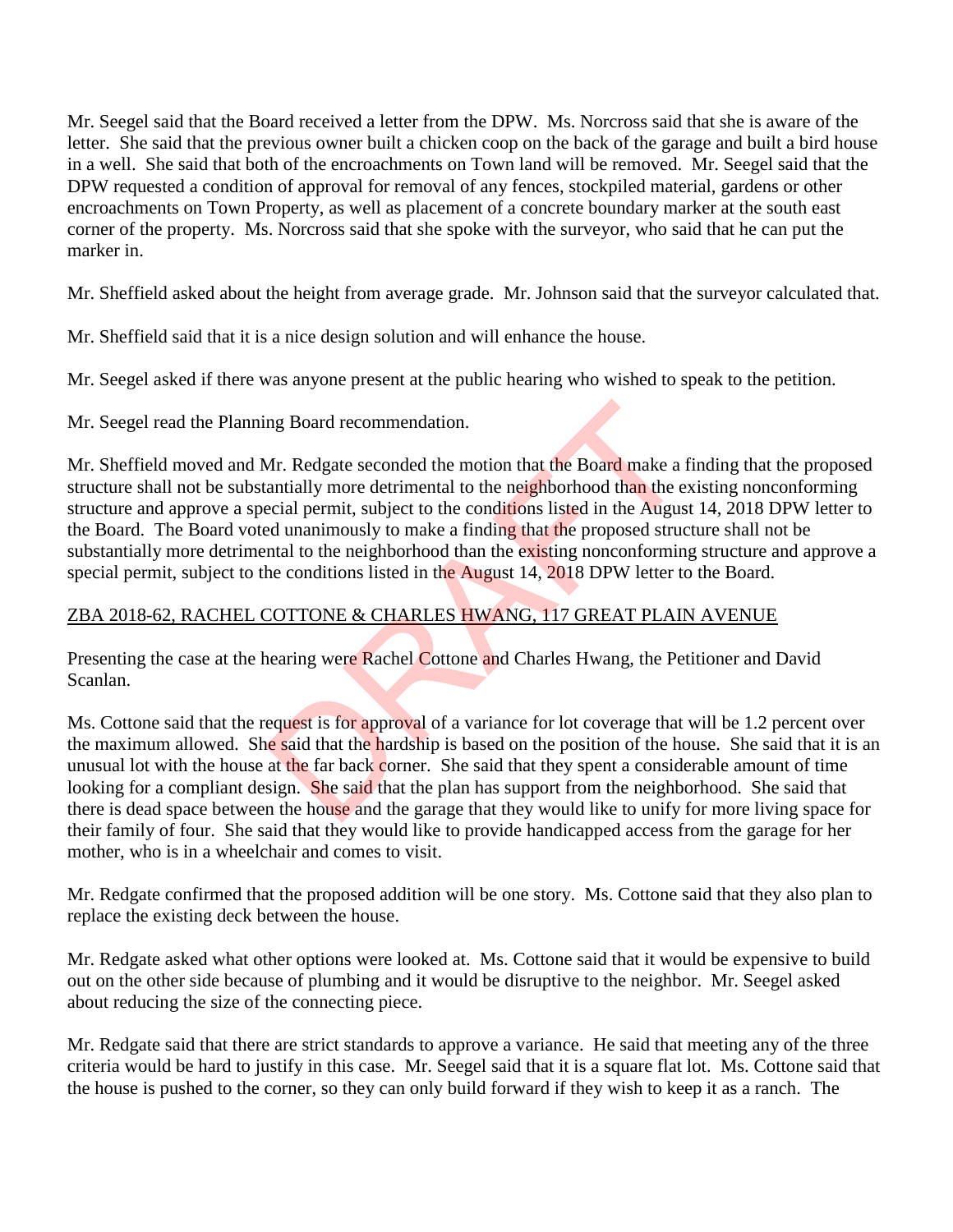Board discussed moving the bulkhead to allow for reconfiguration of the plans. Ms. Cottone said that it is expensive to explore design alternatives. Mr. Hwang said that they want to keep the house.

Mr. Seegel said that the lot does not qualify for a variance. He said that a possible solution would be to remove enough of the proposed addition that this could be refiled as a special permit/finding.

The Petitioner requested that the petition be allowed to be withdrawn without prejudice.

Mr. Redgate moved and Mr. Sheffield seconded the motion to allow the petition to be withdrawn without prejudice. The Board voted unanimously to allow the petition to be withdrawn without prejudice.

### ZBA 2018-63, WILL SULLIVAN, 49 SAWYER ROAD

Presenting the case at the hearing was Will Sullivan, the Petitioner. He said that the request is for a variance to install air conditioning condensers in the setback area that is at the back of his house but is considered to be a side yard setback because it is a corner lot, which has a 20 foot requirement instead of 10 feet. He said that most of the yard is at the front and the side where his kids play and where the patio is. He said that the back of the house is not visible from Edmunds or Sawyer Road. He said that the side driveway area was dug out 20 years ago and a variance was granted for garage there but it was not built. He said that it is dug out with steps up to the house. He said that there is no place to put the condensers on that side of the house. He said that at the rear of the house that is considered to be a side yard is a wooded area and it is 120 feet to the direct abutter. He said that the abutter wrote a letter of support. He said that there are walls at the back. He said that the other neighbor has a fenced off pool that is not visible. He said that the properties are not visible to one another. He said that the Smithy's property runs along the driveway at 49 Sawyer Road and is all non-buildable lot and forest there. He submitted pictures of the back of his house from the neighbor's property. condensers in the setback area that is at the back of his not<br>use it is a corner lot, which has a 20 foot requirement ins<br>the front and the side where his kids play and where the p<br>sible from Edmunds or Sawyer Road. He sai

Mr. Seegel asked why the condensers could not be put on the side of the house with the two 30 foot setbacks. Mr. Sullivan said that the front area where the cuts back into the deck has a gas meter and a large grate for a window well. He said that there is a mature hedge of hydrangeas that run right next to the yard that is visible from both streets and where his kids play. He said that he would have to remove the hedges and screen the area off. He said that the area where the addition is originally held an oil tank, so it is all three foot thick concrete that he has been told that they cannot drill through. He said that they would have to do expensive work around the patio and up around the gas to get to that location in addition to removal of the hedges. He said that the condensers will be 15.9 feet from the property line, will not be visible and will maintain the character of the neighborhood, which is made of mostly older homes. He said that his house was built in 1930.

Mr. Sheffield said that the topography on the property and the topography of the immediate abutters is such that the ac condensers will not cause any harm. He said that the technology of compressors and condensers is such that all manufacturers have mitigation packages for condensers to suppress noise, whereas plantings and screening do not suppress noise. He said that he was inclined to approve the petition.

Mr. Redgate asked for clarification of the location of the condensers. Mr. Sullivan display photographs and described the location to the Board. Mr. Sheffield said that it would have been helpful if the surveyor had shown the walls on the plot plan because they are important to the topography. Mr. Redgate said that the Board has to justify the topography aspect not the appearance of the condensers for the neighbors.